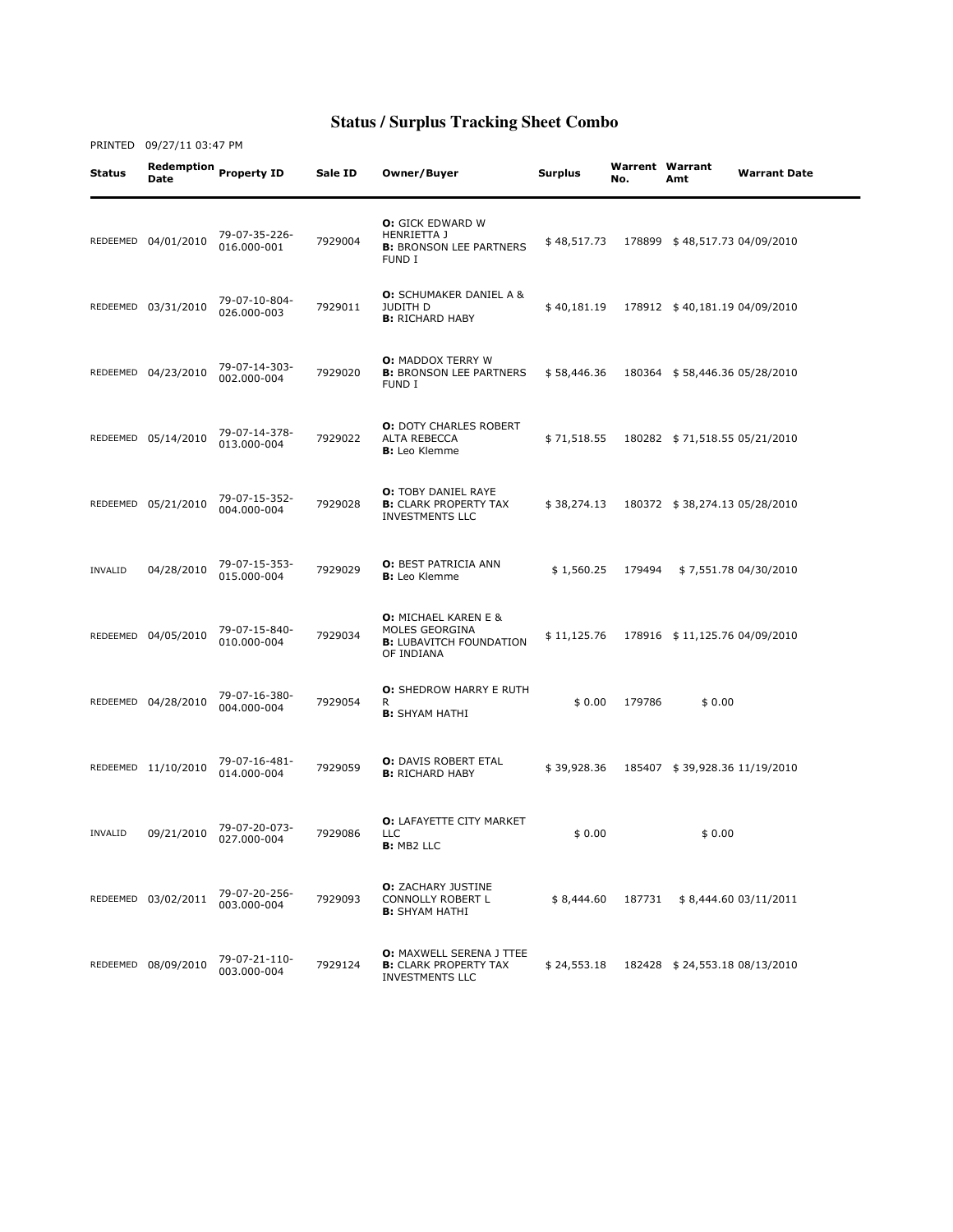Status Redemption Date Property ID Sale ID Owner/Buyer Surplus Warrent No. Warrent Warrant<br>No. Amt **Warrant Date** REDEEMED 03/11/2011 79-07-21-163-004.000-004 <sup>7929139</sup> **O: SPROULL ROBERT D B:** LUBAVITCH FOUNDATION OF INDIANA \$ 5,820.86 188061 \$ 5,820.86 03/18/2011 REDEEMED 06/29/2010 79-07-21-312- 79-07-21-312-<br>009.000-004 7929155 **D:** MB2 LLC **0:** BECK LARRY J<br>**B:** MB2 LLC \$ 0.00 181629 \$ 0.00 REDEEMED 03/02/2011 79-07-21-357- 7929162 **O: MHM CORPORATION**<br>**B:** TAJ PROPERTIES B: TAJ PROPERTIES \$ 5,162.66 187738 \$ 5,162.66 03/11/2011 REDEEMED 03/09/2011 79-07-21-362- 7929168 **O:** FOSTER JOHN E ETAL<br>**B:** RICHARD HABY B: RICHARD HABY \$ 17,642.20 187841 \$ 17,642.20 03/18/2011 REDEEMED 03/09/2011 79-07-21-362-003.000-004 <sup>7929169</sup> O: MEGATHLIN JAMES A MARY C **B: BRONSON LEE PARTNERS** FUND I \$ 35,574.05 187831 \$ 35,574.05 03/18/2011 REDEEMED 03/19/2010 79-07-21-363- 010.000-004 <sup>7929170</sup> O: 1202 COLUMBIA STREET LLC **B:** BRONSON LEE PARTNERS FUND I \$ 167,808.05 178899 \$ 167,808.05 04/09/2010 REDEEMED 03/03/2011 79-07-22-251- 016.000-004 <sup>7929187</sup> O: RODRIQUEZ MARIO CARLOS **B:** CLARK PROPERTY TAX INVESTMENTS LLC \$ 27,944.40 187833 \$ 27,944.40 03/18/2011 REDEEMED 03/08/2011 79-07-26-402- 005.000-004 <sup>7929208</sup> O: BARRADAS DAWN **B:** CLARK PROPERTY TAX INVESTMENTS LLC \$ 9,811.47 187833 \$ 9,811.47 03/18/2011 SOLD 79-07-27-128- 007.000-004 <sup>7929215</sup> O: LEFFERT CHARLES V TTEE E JEAN TTEE **B:** Larry Ray Clugh  $$0.00$   $$0.00$ REDEEMED 09/29/2010 79-07-27-253- 004.000-004 <sup>7929221</sup> O: KRETZMEIER JOHN PHILIP JR ALT LOUIS MAIER **B:** RICHARD HABY  $$0.00$  183941  $$0.00$ REDEEMED 09/29/2010 79-07-27-253-005.000-004 <sup>7929222</sup> O: KRETZMEIER JOHN PHILIP JR ALT LOUIS MAIER **B:** RICHARD HABY  $$0.00$  183941  $$0.00$ REDEEMED 09/29/2010 79-07-27-253- 79-07-27-253-<br>006.000-004 7929223 O: KRETZMEIER JOHN PHILIP JR ALT LOUIS MAIER **B:** RICHARD HABY  $$0.00$  183941 \$ 0.00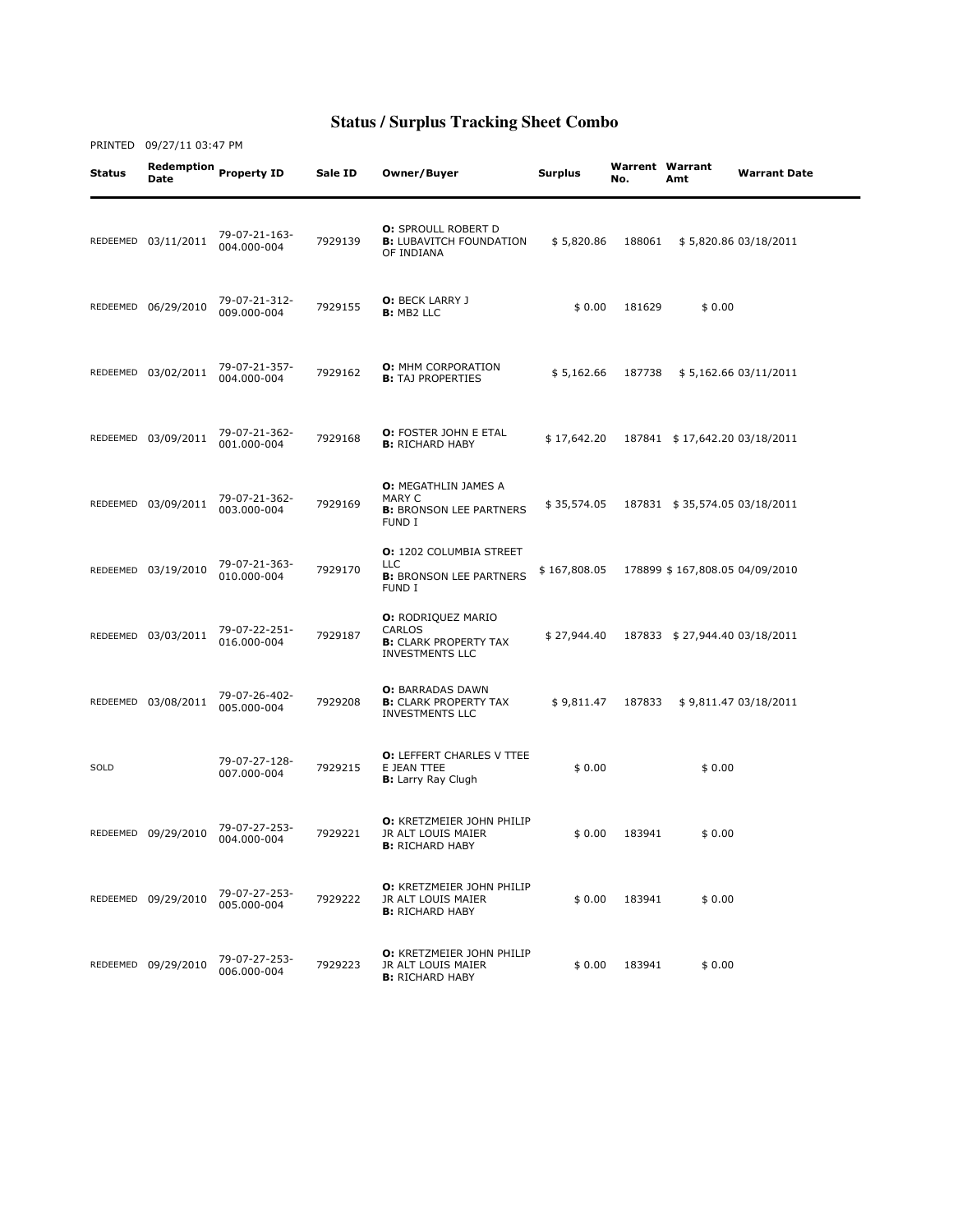| Status | Date                | Redemption Property ID       | Sale ID | Owner/Buyer                                                                                                               | Surplus     | Warrent Warrant<br>No. | Amt                           | <b>Warrant Date</b>    |
|--------|---------------------|------------------------------|---------|---------------------------------------------------------------------------------------------------------------------------|-------------|------------------------|-------------------------------|------------------------|
|        | REDEEMED 09/29/2010 | 79-07-27-253-<br>007.000-004 | 7929224 | <b>O:</b> KRETZMEIER JOHN PHILIP<br>JR ALT LOUIS MAIER<br><b>B:</b> SHYAM HATHI                                           | \$1,106.97  | 183949                 |                               | \$1,106.97 10/08/2010  |
|        | REDEEMED 10/29/2010 | 79-07-27-328-<br>007.000-004 | 7929230 | <b>O:</b> TERRY DANIEL C & BETH<br><b>ANN</b><br><b>B:</b> CLARK PROPERTY TAX<br><b>INVESTMENTS LLC</b>                   | \$1,665.72  | 185024                 |                               | \$1,665.72 11/12/2010  |
|        | REDEEMED 05/17/2010 | 79-07-27-403-<br>015.000-004 | 7929233 | O: JOHN TYNAN AND MIKE<br><b>TYNAN LAFAYETTE</b><br>PARTNERSHIP<br><b>B:</b> CLARK PROPERTY TAX<br><b>INVESTMENTS LLC</b> | \$61,195.64 | 180273                 |                               | \$61,195.64 05/21/2010 |
|        | REDEEMED 01/24/2011 | 79-07-28-200-<br>001.000-004 | 7929244 | <b>O: SHAKESPEARE BARBARA</b><br><b>B:</b> RICHARD HABY                                                                   | \$16,125.61 |                        | 186847 \$16,125.61 01/28/2011 |                        |
|        | REDEEMED 10/22/2010 | 79-07-28-335-<br>011.000-004 | 7929260 | <b>O:</b> BUDZYNSKI MASON W &<br><b>GRETCHEN B</b><br><b>B:</b> SHAMMAH INVESTMENTS<br><b>LLC</b>                         | \$0.00      |                        | \$0.00                        |                        |
|        | REDEEMED 09/22/2010 | 79-07-28-411-<br>026.000-004 | 7929264 | <b>O:</b> SUITER DANIEL D SONJA<br>C<br><b>B:</b> RICHARD HABY                                                            | \$19,995.72 |                        | 183665 \$19,995.72 10/01/2010 |                        |
|        | REDEEMED 01/26/2011 | 79-07-28-451-<br>042.000-004 | 7929268 | <b>O: BOSS JON MICHAEL</b><br><b>B:</b> CLARK PROPERTY TAX<br><b>INVESTMENTS LLC</b>                                      | \$17,606.53 |                        | 186925 \$17,606.53 02/04/2011 |                        |
|        | REDEEMED 03/11/2011 | 79-07-28-479-<br>010.000-004 | 7929270 | <b>O: HENDERSON HAROLD I &amp;</b><br><b>SHONNA A</b><br><b>B:</b> CLARK PROPERTY TAX<br><b>INVESTMENTS LLC</b>           | \$0.00      |                        | \$0.00                        |                        |
|        | REDEEMED 01/06/2011 | 79-07-29-210-<br>020.000-004 | 7929289 | <b>O: BOWSHER PAUL CAROLYN</b><br><b>B:</b> STEIN FAMILY<br>PARTNERSHIP                                                   | \$4,295.39  | 186853                 |                               | \$4,295.39 01/28/2011  |
|        | REDEEMED 08/31/2010 | 79-07-29-210-<br>025.000-004 | 7929290 | <b>O: BOWSHER PAUL EUGENE</b><br>B: MB2 LLC                                                                               | \$7,739.84  | 182976                 |                               | \$7,739.84 09/03/2010  |
|        | REDEEMED 03/11/2011 | 79-07-29-239-<br>012.000-004 | 7929300 | <b>O:</b> LAWRENCE DANIEL<br>MICHAEL<br><b>B:</b> CLARK PROPERTY TAX<br><b>INVESTMENTS LLC</b>                            | \$18,812.96 |                        | 188060 \$18,812.96 03/18/2011 |                        |
|        | REDEEMED 08/16/2010 | 79-07-29-328-<br>006.000-004 | 7929309 | <b>O:</b> FALCONE ANTHONY &<br>AMANDA<br><b>B:</b> CLARK PROPERTY TAX<br><b>INVESTMENTS LLC</b>                           | \$15,161.98 |                        | 182980 \$15,161.98 09/03/2010 |                        |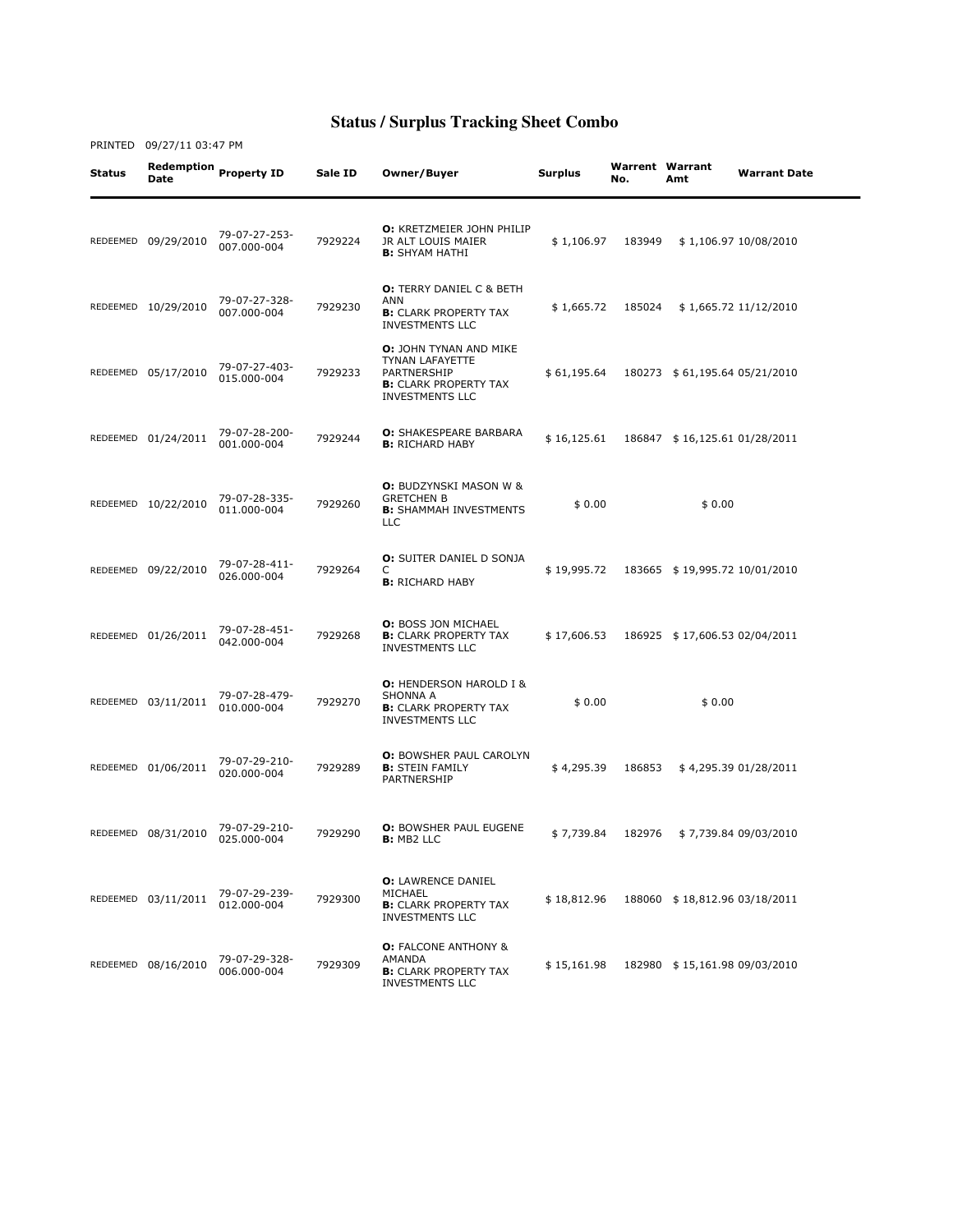Status Redemption Date Property ID Sale ID Owner/Buyer Surplus Warrent No. Warrent Warrant<br>No. Amt **Warrant Date** REDEEMED 06/21/2010 79-07-29-480- 014.000-004 <sup>7929325</sup> O: MISKUNAS DAVID M STEPHANY M B: MB2 LLC \$ 7,186.56 181349 \$ 7,186.56 06/25/2010 REDEEMED 02/10/2011 79-07-29-480- 015.000-004 <sup>7929326</sup> O: MISKUNAS DAVID M STEPHANY M **B: CLARK PROPERTY TAX** INVESTMENTS LLC \$ 141,888.99 187241 \$ 141,888.99 02/18/2011 REDEEMED 02/28/2011 79-07-33-132-79-07-33-132-<br>023.000-004 7929360 O: KIEFER LARRY MICHAEL **B: STEIN FAMILY** PARTNERSHIP \$ 10,068.73 187490 \$ 10,068.73 03/04/2011 REDEEMED 03/12/2010 79-07-33-226- 023.000-004 <sup>7929362</sup> O: CLARK KATHIE S B: U.S. Bank TRUSTEE FOR TLOT \$ 36,643.46 178921 \$ 36,643.46 04/09/2010 SOLD 03/11/2011 79-07-33-328- 7929363 **O:** MCKINZIE SHANNON D **U:** MCKINZIE SHANNON D<br> **B:** Leo Klemme  $\uparrow$  445.63  $\uparrow$  9.00 SOLD 12/30/2010 79-07-33-351- 79-07-33-351-<br>015.000-004 7929365 **B:** Leo Klemme **B:** Leo Klemme  $$36,978.71$   $$0.00$ INVALID 09/21/2010 79-07-35-081- 064.018-004 <sup>7929378</sup> O: G&L DEVELOPMENT CO INC B: MB2 LLC  $$4,860.73$   $$0.00$ INVALID 09/21/2010 79-07-35-081- 065.018-004 <sup>7929379</sup> O: G&L DEVELOPMENT CO INC B: MB2 LLC  $$4,860.73$   $$0.00$ REDEEMED 08/31/2010 79-13-02-351-7929410 **O:** ANDREWS MELISSA<br>**B:** VINOD GUPTA B: VINOD GUPTA \$ 5,288.54 182989 \$ 5,288.54 09/03/2010 REDEEMED 10/22/2010 79-16-02-100- **0:** GUILLEN NOE<br>**B:** VINOD GUPTA B: VINOD GUPTA \$ 9,593.20 184696 \$ 9,593.20 10/29/2010 REDEEMED 04/15/2010 79-16-05-451-003.000-007 <sup>7929425</sup> O: WALKER DONALD D & KAREN E B: U.S. Bank TRUSTEE FOR TLOT \$ 9,651.85 179425 \$ 9,651.85 04/30/2010 INVALID 05/31/2010 79-16-05-451- **0:** DAVIS TROY E & JOAN L<br>**B:** SHYAM HATHI B: SHYAM HATHI \$ 7,090.53 179484 \$ 8,558.68 04/30/2010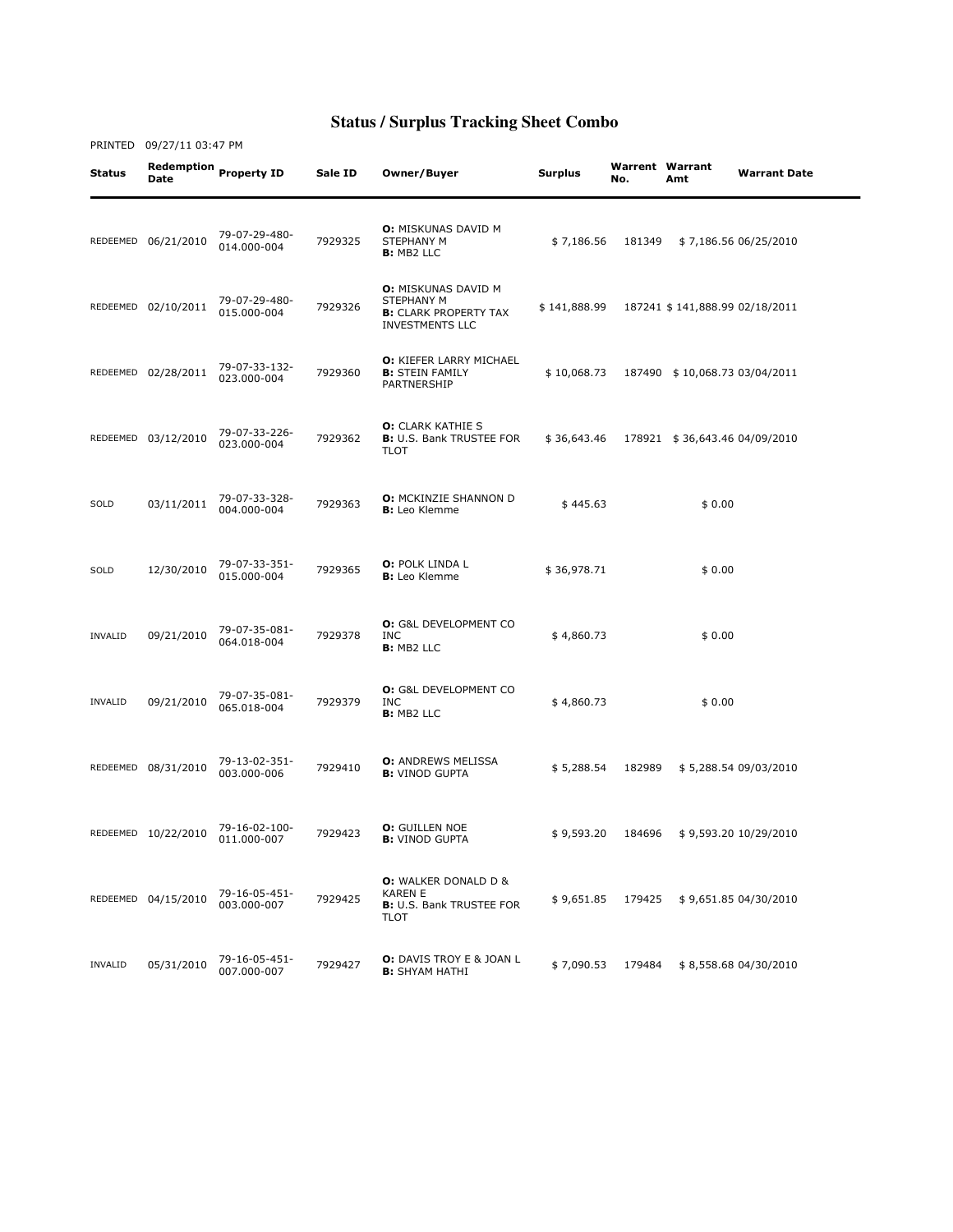| Status | <b>Date</b>         | Redemption Property ID       | Sale ID | Owner/Buyer                                                                                         | <b>Surplus</b> | No.    | <b>Warrent Warrant</b><br>Amt  | <b>Warrant Date</b>   |
|--------|---------------------|------------------------------|---------|-----------------------------------------------------------------------------------------------------|----------------|--------|--------------------------------|-----------------------|
|        | REDEEMED 10/26/2010 | 79-16-08-228-<br>008.000-007 | 7929428 | <b>O: INGRAM ANDRIC K AMBER</b><br><b>B:</b> SHAMMAH INVESTMENTS<br><b>LLC</b>                      | \$0.00         |        | \$0.00                         |                       |
|        | REDEEMED 03/04/2011 | 79-16-08-229-<br>015.000-007 | 7929429 | <b>O: HARTZBURG RUSTY W &amp;</b><br>AMANDA<br><b>B:</b> SHYAM HATHI                                | \$2,249.47     | 187731 |                                | \$2,249.47 03/11/2011 |
| SOLD   |                     | 79-15-31-100-<br>002.000-011 | 7929514 | <b>O: MENNEN DOUGLAS R</b><br><b>KYMBERLEY A</b><br><b>B:</b> LARRY MCCARTER                        | \$0.00         |        | \$0.00                         |                       |
|        | REDEEMED 05/27/2010 | 79-12-04-302-<br>047.000-013 | 7929528 | <b>O:</b> WATKINS REBECCA L<br><b>B:</b> CLARK PROPERTY TAX<br><b>INVESTMENTS LLC</b>               | \$9,125.41     | 180448 |                                | \$9,125.41 06/04/2010 |
|        | REDEEMED 12/20/2010 | 79-12-04-302-<br>052.000-013 | 7929529 | <b>O:</b> JACKSON MATTHEW E<br><b>B:</b> CLARK PROPERTY TAX<br><b>INVESTMENTS LLC</b>               | \$12,883.53    |        | 186286 \$12,883.53 12/22/2010  |                       |
|        | REDEEMED 10/25/2010 | 79-12-05-476-<br>002.000-013 | 7929534 | <b>O:</b> TAYLOR JOHN R JANIE K<br><b>B:</b> TLC INVESTING LLC                                      | \$0.00         |        | \$0.00                         |                       |
|        | REDEEMED 07/23/2010 | 79-12-09-131-<br>006.000-013 | 7929538 | <b>O:</b> JOHNSON STEPHEN R<br>PATRICIA B<br><b>B:</b> CLARK PROPERTY TAX<br><b>INVESTMENTS LLC</b> | \$103,402.58   |        | 182063 \$103,402.58 07/30/2010 |                       |
|        | REDEEMED 10/07/2010 | 79-05-15-200-<br>009.000-014 | 7929542 | <b>O:</b> EMELI JOSEPH<br><b>B:</b> SHAMMAH INVESTMENTS<br><b>LLC</b>                               | \$628.28       | 184576 |                                | \$628.28 10/22/2010   |
| SOLD   |                     | 79-05-24-426-<br>001.000-014 | 7929543 | <b>O: MOORE TERRY</b><br><b>B:</b> Leo Klemme                                                       | \$2,238.69     |        | \$0.00                         |                       |
| SOLD   |                     | 79-03-11-100-<br>003.000-017 | 7929566 | <b>O:</b> BROWN RYAN T &<br>MELANIE L<br><b>B:</b> Leo Klemme                                       | \$2,974.25     |        | \$0.00                         |                       |
|        | REDEEMED 03/08/2011 | 79-03-11-100-<br>005.000-017 | 7929567 | <b>O:</b> HILL JERE A<br><b>B:</b> VINOD GUPTA                                                      | \$0.00         |        | \$0.00                         |                       |
|        | REDEEMED 04/08/2010 | 79-03-27-376-<br>003.000-017 | 7929580 | <b>O: ROSE DALE DEBORAH KAE</b><br>B: Fehrenbach & Fehrenbach,<br><b>LLC</b>                        | \$0.00         |        | \$0.00                         |                       |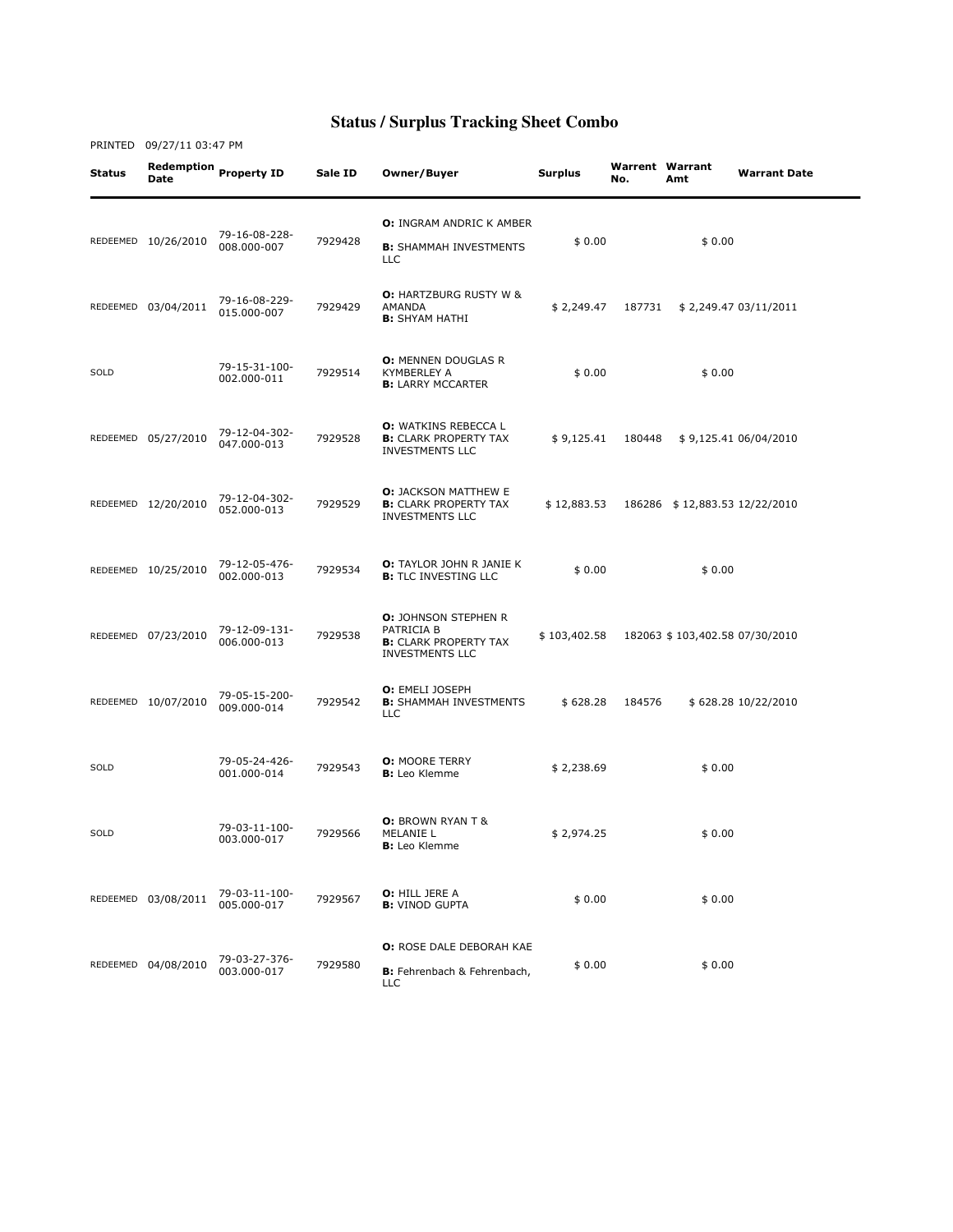| Status | <b>Date</b>         | Redemption Property ID       | Sale ID | Owner/Buyer                                                                                              | Surplus      | <b>Warrent Warrant</b><br>No. | Amt                            | <b>Warrant Date</b>   |
|--------|---------------------|------------------------------|---------|----------------------------------------------------------------------------------------------------------|--------------|-------------------------------|--------------------------------|-----------------------|
|        | REDEEMED 03/17/2010 | 79-04-42-621-<br>011.000-017 | 7929591 | <b>O:</b> JOHNSON ALBERT<br>WILLIAM<br><b>B:</b> R GREGG SUTTER                                          | \$0.00       |                               | \$0.00                         |                       |
|        | REDEEMED 03/17/2010 | 79-04-42-621-<br>012.000-017 | 7929592 | <b>O:</b> JOHNSON ALBERT W<br>MABEL E<br><b>B:</b> R GREGG SUTTER                                        | \$0.00       |                               | \$0.00                         |                       |
| SOLD   |                     | 79-03-23-333-<br>005.000-019 | 7929601 | <b>O: DANIEL PEGGY SUE</b><br><b>B: JOSEPH D BARTLETT</b>                                                | \$0.00       |                               | \$0.00                         |                       |
|        | REDEEMED 03/30/2010 | 79-02-36-381-<br>024.000-023 | 7929659 | <b>O: HOMETECH PROPERTIES II</b><br><b>LLC</b><br><b>B:</b> CLARK PROPERTY TAX<br><b>INVESTMENTS LLC</b> | \$56,305.88  |                               | 178902 \$56,305.88 04/09/2010  |                       |
|        | REDEEMED 10/27/2010 | 79-06-02-301-<br>006.000-023 | 7929671 | <b>O: REWERS EDNA MAE</b><br><b>B:</b> BRONSON LEE PARTNERS<br>FUND I                                    | \$74,978.17  |                               | 184945 \$74,978.17 11/05/2010  |                       |
|        | REDEEMED 01/19/2011 | 79-06-02-328-<br>001.000-023 | 7929674 | <b>O:</b> BAR NONE PROPERTIES<br><b>B:</b> CLARK PROPERTY TAX<br>INVESTMENTS LLC                         | \$95,131.36  |                               | 186844 \$95,131.36 01/28/2011  |                       |
|        | REDEEMED 06/15/2010 | 79-07-30-200-<br>006.300-023 | 7929723 | <b>O:</b> CELLULAR ONE<br><b>B:</b> CLARK PROPERTY TAX<br><b>INVESTMENTS LLC</b>                         | \$0.00       |                               | \$0.00                         |                       |
|        | REDEEMED 05/10/2010 | 79-07-17-177-<br>013.000-026 | 7929735 | <b>O:</b> RODKEY ANNETTE L<br><b>TRUST</b><br><b>B:</b> CLARK PROPERTY TAX<br><b>INVESTMENTS LLC</b>     | \$124,506.91 |                               | 180029 \$124,506.91 05/14/2010 |                       |
|        | REDEEMED 09/20/2010 | 79-07-18-429-<br>013.000-026 | 7929741 | <b>O:</b> COLE DAVID L<br><b>B:</b> MB2 LLC                                                              | \$68,974.82  |                               | \$0.00                         |                       |
|        | REDEEMED 03/09/2011 | 79-03-43-630-<br>075.000-027 | 7929760 | <b>O:</b> STAIR OTIS WALTER<br><b>B:</b> Dalton J. Livingston                                            | \$464.30     | 187848                        |                                | \$464.30 03/18/2011   |
|        | REDEEMED 03/18/2010 | 79-04-13-351-<br>031.000-027 | 7929762 | <b>O:</b> CARMICLE NAKIA &<br><b>KATRINA</b><br>B: Fehrenbach & Fehrenbach,<br><b>LLC</b>                | \$0.00       |                               | \$0.00                         |                       |
|        | REDEEMED 03/17/2010 | 79-04-33-128-<br>002.000-027 | 7929783 | <b>O: KILLIAN RUTH</b><br><b>B:</b> VINOD GUPTA                                                          | \$4,273.93   | 178927                        |                                | \$4,273.93 04/09/2010 |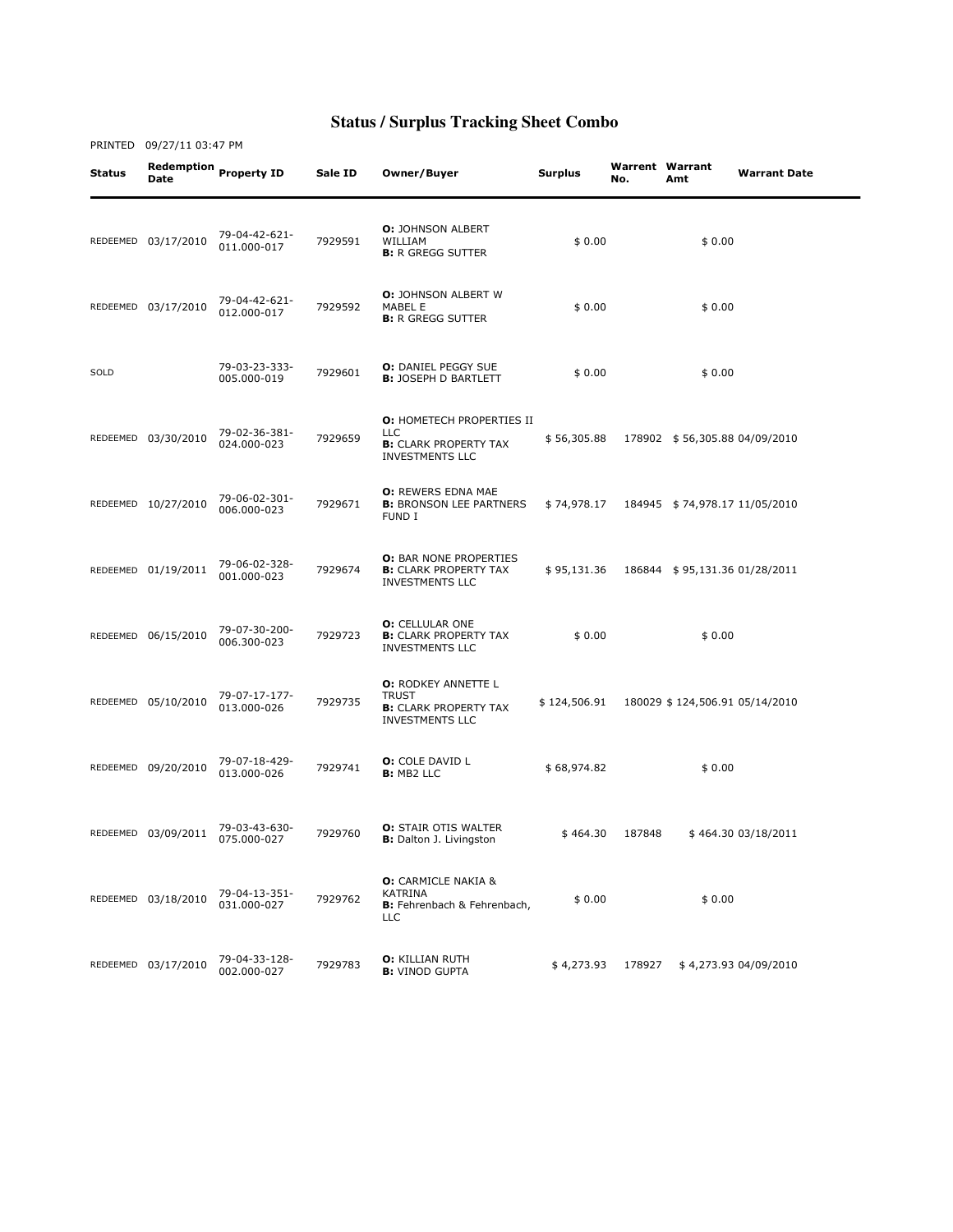Status Redemption Date Property ID Sale ID Owner/Buyer Surplus Warrent No. Warrent Warrant<br>No. Amt **Warrant Date** REDEEMED 02/28/2011 79-09-46-561-003.000-028 <sup>7929795</sup> O: SNIDER JUDITH K B: SHAMMAH INVESTMENTS LLC  $$0.00$   $$0.00$ REDEEMED 06/22/2010 79-11-15-131- 004.000-031 <sup>7929812</sup> O: DELAPAZ JASON K & WANDA **B: CLARK PROPERTY TAX** INVESTMENTS LLC \$ 80,800.19 181350 \$ 80,800.19 06/25/2010 REDEEMED 03/30/2010 79-11-15-280- 015.000-031 <sup>7929813</sup> O: LANDON OTHA & ANTONIA **B: CLARK PROPERTY TAX** INVESTMENTS LLC \$ 77,902.46 178902 \$ 77,902.46 04/09/2010 REDEEMED 05/27/2010 79-11-17-102-003.000-031 <sup>7929821</sup> O: KRETZMEIER JOHN P **B: CLARK PROPERTY TAX** INVESTMENTS LLC \$ 32,682.16 180448 \$ 32,682.16 06/04/2010 REDEEMED 11/04/2010 79-11-04-303- **0:** THOMAS ELMORE M ETAL<br>**B:** JAMES S BLACKBURN B: JAMES S BLACKBURN \$ 32,671.95 185019 \$ 32,671.95 11/12/2010 REDEEMED 06/09/2010 79-11-04-426- 015.000-032 <sup>7929839</sup> O: BLOSSER JOAN EILEEN **B:** U.S. Bank TRUSTEE FOR TLOT \$ 22,963.76 181009 \$ 22,963.76 06/18/2010 REDEEMED 05/27/2010 79-11-05-402-004.000-032 <sup>7929842</sup> O: MCELHANEY WILLIAM T **B: CLARK PROPERTY TAX** INVESTMENTS LLC \$ 38,220.77 180448 \$ 38,220.77 06/04/2010 REDEEMED 05/24/2010 79-11-06-232-001.000-033 <sup>7929877</sup> O: BARNES JOHN K **B: CLARK PROPERTY TAX** INVESTMENTS LLC \$ 25,470.00 180448 \$ 25,470.00 06/04/2010 SOLD 79-11-06-328- 031.000-033 <sup>7929882</sup> O: BEAZER HOMES INDIANA LLP **B:** TAJ PROPERTIES  $$0.00$   $$0.00$ SOLD 79-11-06-328- 032.000-033 <sup>7929883</sup> O: BEAZER HOMES INDIANA LLP **B:** TAJ PROPERTIES  $$771.23$   $$0.00$ REDEEMED 03/30/2010 79-11-06-377-013.000-033 <sup>7929887</sup> O: HOOD DAVID W & ALBREGTS SHANE F **B:** U.S. Bank TRUSTEE FOR TLOT \$ 50,525.94 178921 \$ 50,525.94 04/09/2010 INVALID 09/01/2011 79-11-06-402- 010.000-033 <sup>7929895</sup> O: TARTER RUSSELL B: Dalton J. Livingston \$ 2,719.96 \$ 0.00